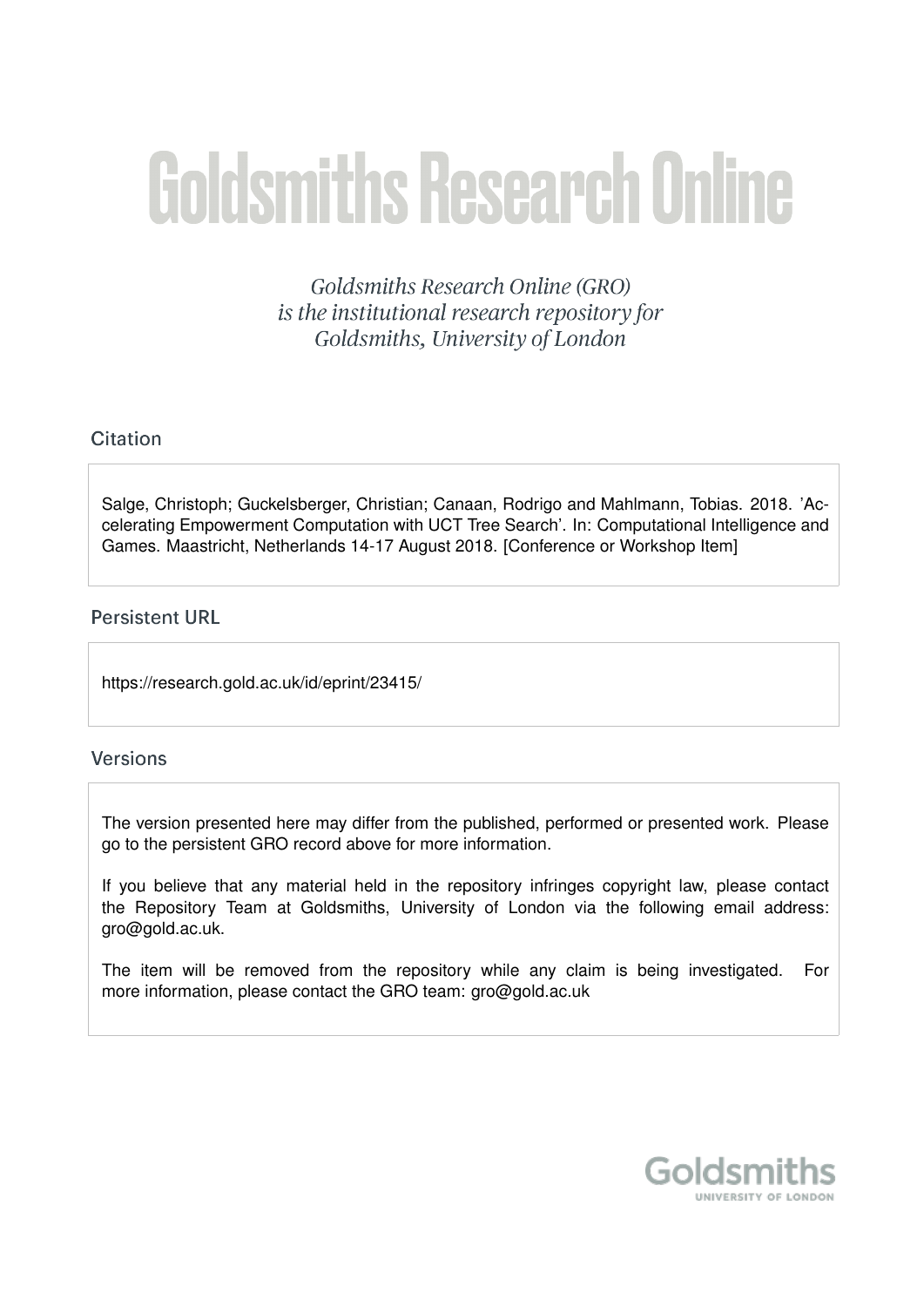# Accelerating Empowerment Computation with UCT Tree Search

Christoph Salge<sup>1,2</sup>, Christian Guckelsberger<sup>3</sup>, Rodrigo Canaan<sup>2</sup> and Tobias Mahlmann

*Abstract*— Models of intrinsic motivation present an important means to produce sensible behaviour in the absence of extrinsic rewards. Applications in video games are varied, and range from intrinsically motivated general game-playing agents to non-player characters such as companions and enemies. The information-theoretic quantity of *Empowerment* is a particularly promising candidate motivation to produce believable, generic and robust behaviour. However, while it can be used in the absence of external reward functions that would need to be crafted and learned, empowerment is computationally expensive. In this paper, we propose a modified UCT tree search method to mitigate empowerment's computational complexity in discrete and deterministic scenarios. We demonstrate how to modify a *Monte-Carlo Search Tree with UCT* to realise empowerment maximisation, and discuss three additional modifications that facilitate better sampling. We evaluate the approach both quantitatively, by analysing how close our approach gets to the baseline of exhaustive empowerment computation with varying amounts of computational resources, and qualitatively, by analysing the resulting behaviour in a *Minecraft*-like scenario.

#### I. INTRODUCTION

The empowerment formalism [1], [2] offers interesting game applications in terms of believable NPC behaviour [3], general game-play [4] and player experience modelling [5]. But the high computational complexity of empowerment is problematic for a wider application in games. In this paper we show how a UCT tree search formalism [6], [7] can be adapted to approximate empowerment maximisation in the discrete domain. But first, we motivate the application of empowerment to games in more detail.

#### *A. Motivation*

Empowerment is a measure of how much an agent can affect the world it itself perceives. Empowerment maximisation is considered an intrinsic motivation (IM) [8], and has been recently linked to competence and autonomy, two motivations which are frequently discussed in a games context [9]. As intrinsic motivation, i.e. as an essential motivation linked to agency itself, empowerment can generate behaviour even in the absence of externally defined goals. Behaviour then results from fulfilling a motivation that arises from the agent-world interaction. An illustrative, non-empowerment example for this is the work of Merrick and Maher [10], [11], where an agent's actions are selected based on learning progress [12] and curiosity [13]. Curiosity, or the desire

to experience something new, can create behaviour without further reward. The broad concept of curiosity is also a good illustration of an *intrinsic* motivation, as it is hard to imagine agency without the least desire to experience novelty or learn something new. Empowerment, in contrast, is about having affordances, about self-efficacy and the ability to affect one's own world. Empowerment has also been linked to the idea of an organism's striving to preserve its precarious existence [14]. Applied to a Minecraft-like simulation this drive to selfpreservation resulted in behaviour where the agent would restructure the world to keep itself alive [15], producing different behaviour patterns in reaction to changes in the environment. The same work also demonstrated how the embodiment of the agent was reflected in the structures built in the world. This apparent self-directed behaviour, arising from- and reacting to changes in the game world make the application of empowerment in games interesting.

Previously, empowerment has been applied to play Sokoban and PacMan [4]. In this work, Anthony et al. speak about the generality of empowerment by asserting that it provides a utility that: "1) derives only from the structure of the problem itself and not from an external reward; 2) identifies the desirability of states in a way that matches intuition; and 3) carries over between scenarios of apparently different character." This would make empowerment a good proxy for general game-play, and thus biasing the decision making of reward-optimising agents with empowerment might lead to better performance. Similar approaches have been used in the domain of robotics, where a robotic follower [16] and underwater vehicles [17] had their decision making biased or enhanced with empowerment maximisation. But while the empowerment formalism is generally applicable, i.e. can be computed based just on the structure of a given forward model, the utility it provides may not always agree with an externally defined reward. One common example here are games where empowerment has to be "traded away" to win a game - imagine a game like Starcraft where you first obtain resources and units, which increase your empowerment, but then you lose those units and resources in a material exchange to defeat your opponent. Note though, that there is still an incentive to maximise empowerment, even as you are giving it up. It is also possible to define games with a (possibly contrived) win condition that conflicts with empowerment. In a lot of cases, though, games are designed to be aligned with intrinsic motivations, and progressing in a game usually goes along with increasing player empowerment. As you progress you usually get more abilities, better and more tools, have access to more actions, can explore more of the world and generally

<sup>&</sup>lt;sup>1</sup> School of Computer Science, University of Hertfordshire, College Lane, AL10 9AB, Hatfield, UK c.salge@herts.ac.uk

<sup>2</sup>Department of Computer Science and Engineering, New York University, 5 MetroTech Center, 11201, Brooklyn, NY, USA rodrigo.canaan@nyu.edu

<sup>3</sup>Computational Creativity Group Goldsmiths, University of London London, SE14 6NW, UK c.guckelsberger@gold.ac.uk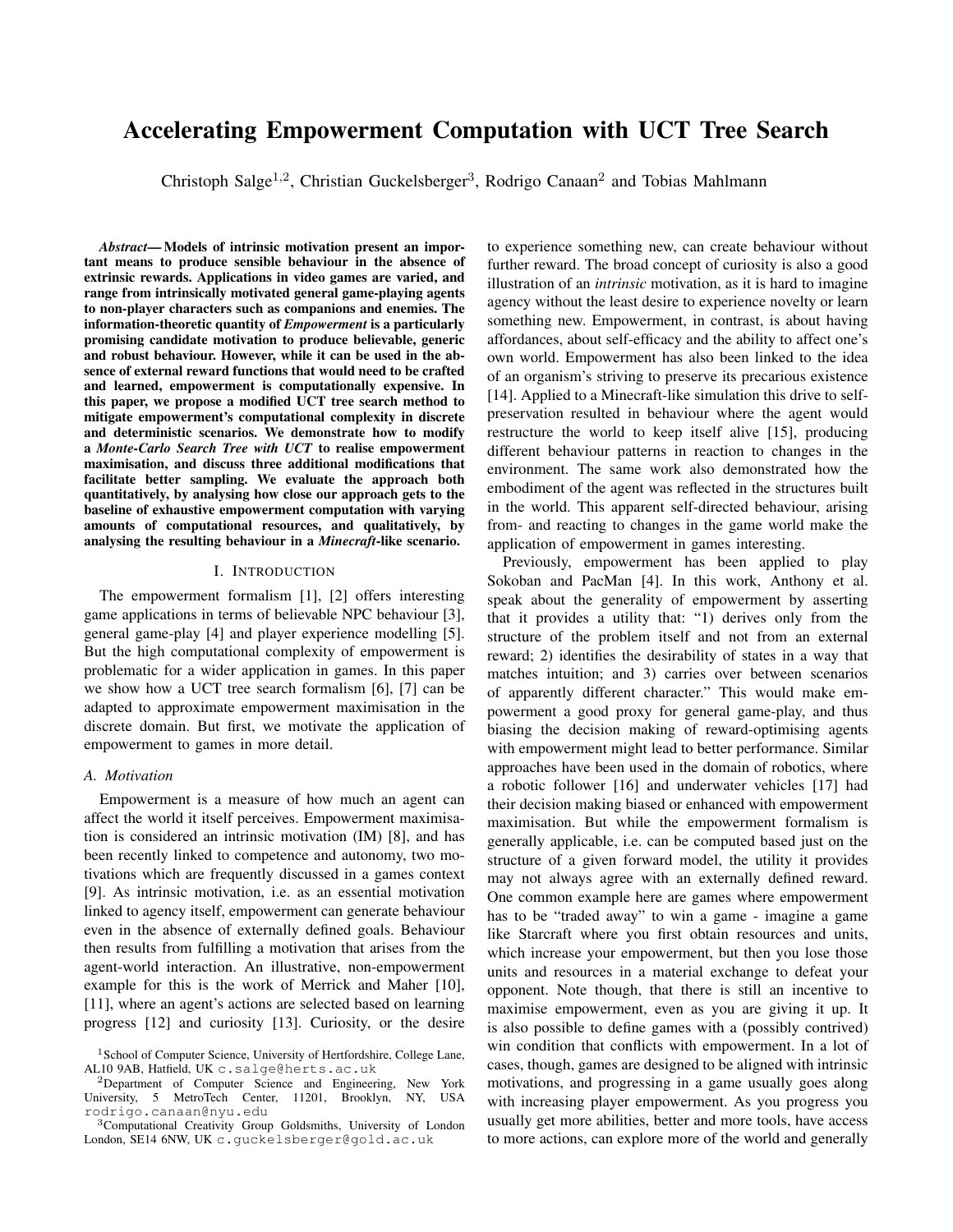have more rather than less influence on the game world.

Creating believable non-player characters (NPCs) in a game is another possible application of empowerment in games. Empowerment maximisation can, without defined goals, produce behaviour related to self-preservation and maximisation of options. This can be used to give NPCs an appearance of self-determination. The general applicability of the formalism also allows NPCs to adapt to changing circumstances. This has been explored by Guckelsberger et.al. [3] for the design of general companion characters. In addition to having the companion NPC maximise their own empowerment, two additional empowerment drives were introduced. Maximising the empowerment of the player motivates the companion to protect and help. It would, for example, shoot enemies that try to kill the player. This multi-perspective approach has also been explored in relation to robots, where it could produce generic robot behaviour guidelines [18]. Very recently, it has been extended to design highly adaptive and robust adversary NPCs [19].

Finally, there is also the question as to which extent a player's empowerment in a game can be used as predictor for their experience. A preliminary study [5] identified causal efficacy as potential candidate experience that empowerment is closely related to, with mediate effects on "challenge, involvement, attention and engagement, learning and emotions". Having a measure that computes user experience without an actual player would be beneficial in rapid prototyping and when creating or adapting games automatically.

Yet, one downside of empowerment maximisation is its lack of scalability, due to the formalism's high computational complexity, especially when looking at longer time horizons. Approximations have been developed both for the *continuous* domain [20] and discrete but *noisy* models [4]. In this paper, we use UCT to accelerate the computation of the most empowered action in a *discrete and deterministic* model.

#### *B. Overview*

We first describe the actual empowerment formalism, and then focus on empowerment in discrete and deterministic models. We discuss the problems arising from sparse sampling, and introduce a modified UCT tree search algorithm to find the most empowered actions with less sampling. We complement this with three modifications – *novelty bias*, *aggregated empowerment* and *full branching* – to further enhance the sampling. We evaluate the optimisation scheme in a Minecraft-like world model which has also been used in previous work [15]. We briefly introduce the model, followed by a quantitative and a qualitative evaluation. We demonstrate how the UCT approach and the different modifications perform better with less samples than the current baseline of sparse random sampling.

#### II. EMPOWERMENT

Empowerment [1], [15] is an information-theoretic formalism that captures how much an agent can affect the world it itself perceives. It is defined for all systems that can be modelled as an action-perception loop, as seen in Fig. 1.



Figure 1. The perception-action-loop visualised as a Bayesian network. *S* is the sensor, *A* is the actuator, and  $R$  represents the rest of the system. The index  $t$  indicates the time at which the variable is considered. This model is a minimal model for a simple memoryless agent. The red arrows indicate the direction of the potential causal flow relevant for 3-step empowerment.

Where the random variables  $S$ ,  $A$  and  $R$  model the sensors, actions and remaining state of the world, respectively. Empowerment for a given state  $r \in R$  is formally defined as the channel capacity from an agent's actions at time  $t$ to its sensors at a later point in time. This channel goes through the environment R. A common generalisation is  $n$ step empowerment, where all actions from  $a_t$  to  $a_{t+n-1}$  are considered as input to the channel, and the output is the sensor of the agent at  $t + n$ :

$$
\mathfrak{E}(r_t) = \max_{p(a_{t...t+n-1})} I(S_{t+n}; A_{t...t+n-1}|r_t).
$$
 (1)

The quantity captures how much information an agent can "inject" into its sensor  $S_{t+n}$  via the environment by intervening earlier in  $A_{t...t+n-1}$ . It is equivalent to potential causal information flow as defined in [21]. An agent is usually highly empowered if it has a lot of different options that all lead to different, predictable outcomes, unaffected by noise. A highly empowered agent can reliably bring about many different sensor states. A more detailed discussion of the general concept and its information theoretic basis can be found in [1], [15].

Empowerment maximisation is the idea that an agent wants to be in a state that is highly empowered. Note, when computing the empowerment for a given state the channel capacity achieving distribution  $p(a_{t+1}+n-1)$  might contain a lot of action sequences that lead to bad outcomes. But the action policy, i.e the way the agent picks it actions, is not determined by this distribution. Instead, a greedy empowerment maximisation strategy computes the empowerment for all possible successor states to the current states, and then chooses the action leading to the one with the most empowerment. It is empowerment maximisation that is considered an intrinsic motivation, and in this paper, we focus on how to efficiently determine which actions will lead us to the most empowered state.

While empowerment can be defined for both a noisy and even a continuous channel, in this paper we focus on discrete and deterministic models. In the deterministic case, where each possible action sequence  $a_t, ..., a_{t+n-1}$  leads to one specific state  $s_{t+n}$ , the channel capacity is the logarithm of the number all reachable states. So, to calculate the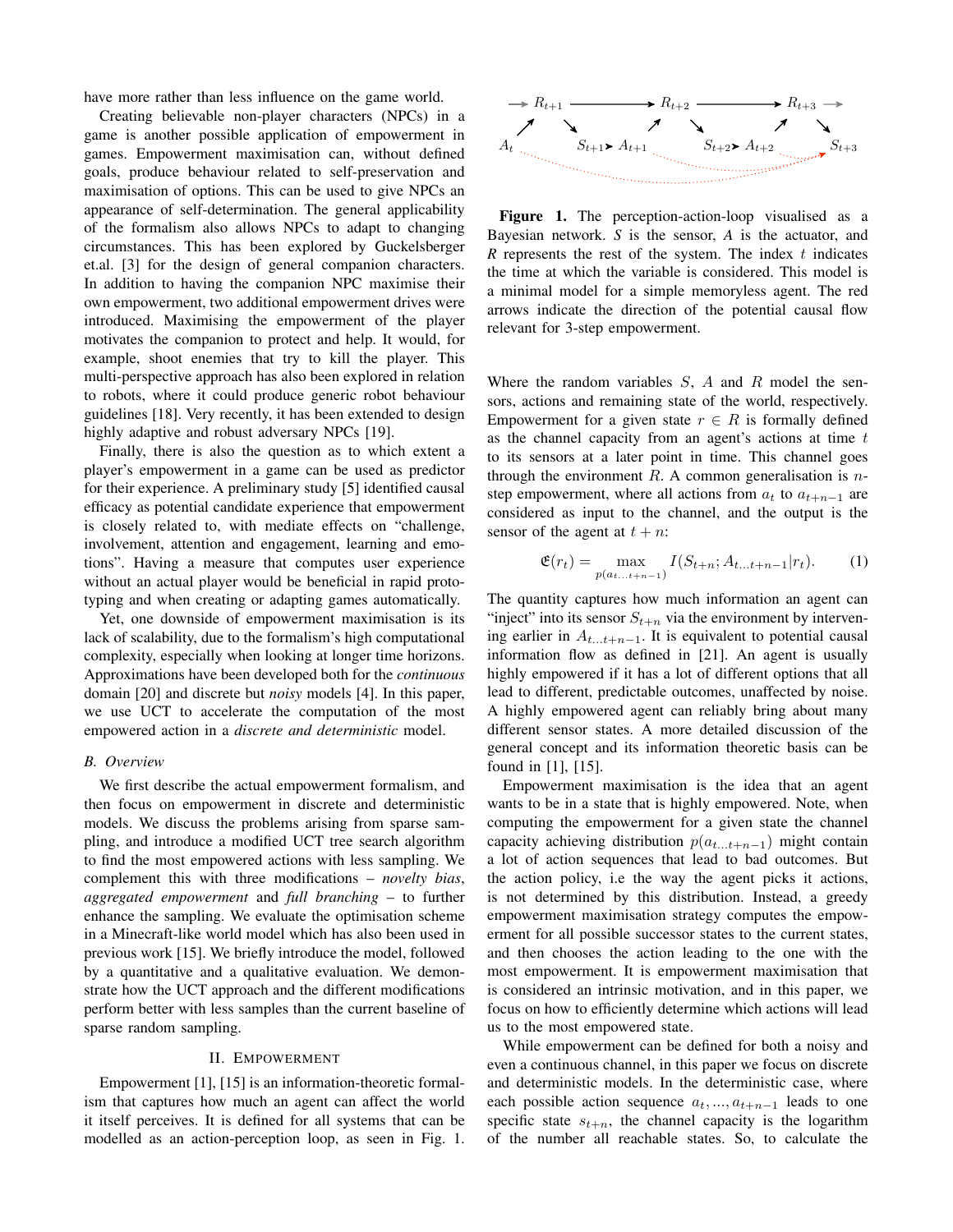empowerment we have to determine the resulting sensor state for each possible n-step action sequence, and then count how many different states there are in total. This simplifies the computation significantly, and allows to compute n-step empowerment for larger time horizons  $n$ . We will refer to these reachable sensor states as "reachable states", dropping the word sensor for brevity. Despite this simplification, if we look at a model where each action step has, for example, a branching factor of 5, we still have to evaluate  $5^n$  action sequences and the corresponding final states. This number quickly grows infeasibly. In previous work [15] this was addressed with sub-sampling, where a random subset of all possible action sequences was evaluated to compute 15-step empowerment, with a branching factor of 12. In this work the limitations of random sampling became evident. Sometimes, the empowerment-maximising agent would be in a situation where it could get to a part of the world where it would be able to reach a lot of different sensor states, but to get there it would have to perform very specific actions in the beginning of the action sequence - think of a bridge as an evocative example. Due to the random nature of the sampling, this bridge might only be crossed with a few of the sequences, and the evaluation would miss the considerable gain that going over the bridge yields for the agent's empowerment. In this work, we aim to use UCT tree search to both (i) bias the exploration towards those initial sequences, and to (ii) identify the best possible action more efficiently.

#### III. EMPOWERMENT WITH UCT TREE SEARCH

In this section we outline how to use tree search with UCT (upper confidence bound applied to tree search, [6]) to accelerate the decision making based on deterministic empowerment. To find the best action, we need to determine which of the successor states of the current world state has the most different sensor states reachable with action sequences of length  $n$ . Note that while we compute the empowerment for sensor states derived from the world, the computations to determine the empowerment are done with a complete model of all world state transitions. In other words, our computation is not limited by the agent's perspective and has access to the full world model.

Our approach is inspired by Monte Carlo tree search (MCTS) with UCT [7], but there are substantial adaptations in the expansion, simulation and backpropagation steps. The basic idea of MCTS UCT, or any informed search for that matter, is to guide the use of resources, such as forward model calls, to the parts of the search space which yield the most information for picking the best action.

So, when we sample action sequences to determine reachable sensor states, we assume that sequences starting with actions that have led to new results are more likely to yield new results again. We then use the UCT formula [6] to bias our exploration towards those actions that have previously led to new states. Further analysis is still needed to determine if the mathematical properties of the bandit problem, which UCT is derived from, hold for empowerment computation. Here we look at simulated results only.

In the next section, we describe the algorithm in detail, and motivate three modifications. Both are further illustrated with pseudocode in Alg. 1. Keep in mind, the goals is to determine which successor state of the current world state has the most reachable sensor states, i.e. is the most empowered.

#### *A. UCT tree search*

In our algorithm nodes are associated with world states. We start by creating a root node that is associated with the world in its current state. This node has a depth of zero.

*1) Expansion:* The algorithm starts at the root, and checks if there are unexpanded, i.e. unvisited children. As long as there are unvisited children we select randomly one of the actions that would lead to an unexpanded child. We create the child node with a depth value one higher than its parent node. We then repeat the expansion step, i.e. expanding another unvisited child, until we reach a node that has a depth equal to the empowerment horizon  $n$  plus one. This is because the first step just creates the successor nodes that we are evaluation for their empowerment, and the successive  $n$  steps realise the  $n$ -step empowerment approximation. Note that we immediately expand the tree down to n-steps, and that there is no roll-out phase.

*2) Backpropagation:* Once we reach a node at the horizon, we obtain the agent's sensor state and store it in the set of reachable states in the node. We then also add this reachable state to the node's parent node. The parent checks if it already has this state in its reachability set, and if not, adds it. It then also adds it to its own parent, recursively. After the backpropagation finishes, the tree should be in a state where each node has a reachability set that contains all sensor states that can be reached from it with the already expanded action sequences. After this step the algorithm starts over at the root of the tree, if there is time left.

*3) Selection:* As the tree fills up, the algorithm will encounter nodes where all children have at least been visited once, and it then has to decide which node to expand again. At this point we sort the children  $c$  with the modified UCT formula and pick the child  $c$  with the highest value:

$$
uct(c) = \frac{c. states.size()}{c. visits} + 0.01 \cdot \sqrt{\frac{\log (root. visits)}{c. visits}} \quad (2)
$$

The function  $states.size()$  gives us the size of the reachability set, and  $visits()$  tells us how often the root node and the child node have been visited. The size of the reachability set divided by the visits to the child gives us a value between 0.0 and 1.0, the ratio of how many new states each visit to this particular child found. The best value here is 1.0, meaning every visit leads to one new sensor state. The term in the square root guides selection towards under-explored states; it grows larger as more action sequences are sampled that do not go through  $c$ . The factor of  $0.01$  was chosen to have a good balance where the distribution of visits among children was neither approximately uniform (as it would be for a larger value), nor heavily skewed towards the first best solution (as it would be for a smaller value).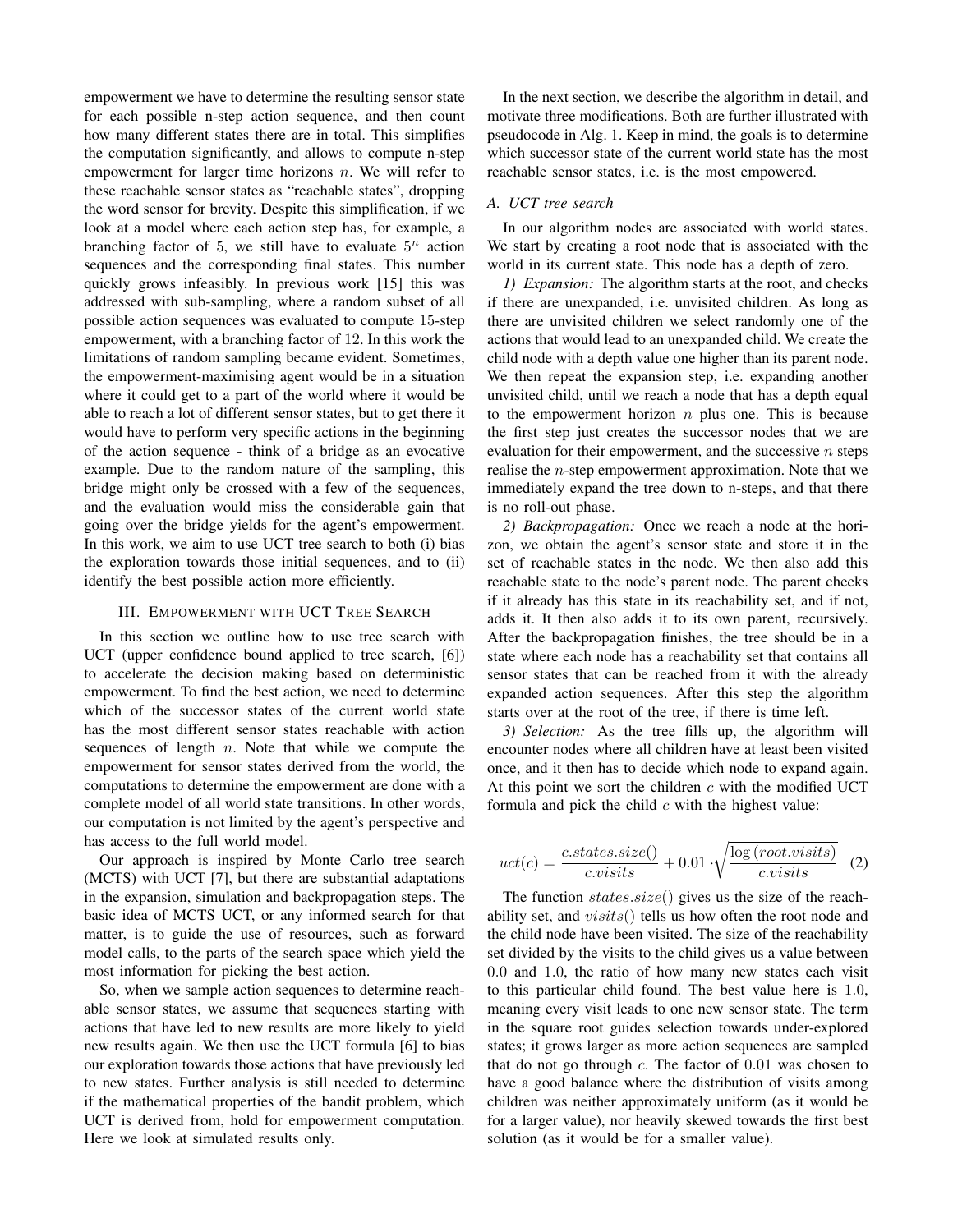Algorithm 1 Overview of the agent's decision making algorithm. Methods that take place in other objects, such as applying actions to the world or selecting a random number are omitted for brevity. HORIZON is  $n+1$  for n-step empowerment, as we can determine the initial successor states in the same tree. The colours indicate code changes for the modification. For basic UCT empowerment read just the code in black. For *aggregated empowerment*, add the red line at 18. For *novelty bias* add the two blue code snippets in 29 and 36. For the *full branching* modification add the code in green, and set DEPTH to a non-zero value.

|     | 1: procedure BEST_ACTION(World w)                                                            |
|-----|----------------------------------------------------------------------------------------------|
| 2:  | Node $root \leftarrow new Node$                                                              |
| 3:  | while time left do                                                                           |
| 4:  | $depth \leftarrow 0$                                                                         |
| 5:  | Node $t \leftarrow root$                                                                     |
| 6:  | World $test \leftarrow copy(w)$                                                              |
| 7:  | while $depth <$ HORIZON - DEPTH do                                                           |
| 8:  | $t$ visits $++$                                                                              |
| 9:  | $depth++$                                                                                    |
| 10: | if $t$ has unexpanded children then                                                          |
| 11: | Action $a \leftarrow$ RANDOM_ACTION(t, test)                                                 |
| 12: | test.appendyAction(a)                                                                        |
| 13: | Node $child \leftarrow$ new Node                                                             |
| 14: | <i>child.</i> parent $\leftarrow t$                                                          |
| 15: | <i>child.action</i> $\leftarrow a$                                                           |
| 16: | t.children.add $\left(\text{child}\right)$                                                   |
| 17: | $state \leftarrow test.\mathbf{s}() \Rightarrow \text{Agent sensor state}$                   |
| 18: | $ADD\_STATE(state, child)$                                                                   |
| 19: | $t \leftarrow child$                                                                         |
| 20: | $\triangleright$ use UCT selection<br>else                                                   |
| 21: | $t \leftarrow$ BEST_CHILD $(t, root)$                                                        |
| 22: | test.appendyAction(t.action)                                                                 |
| 23: | $B$ RANCH $(t, test, DEPTH, root)$                                                           |
| 24: | <b>return</b> root.children[max(states)].action                                              |
| 25: |                                                                                              |
|     | 26: <b>procedure</b> ADD_STATE $(state, Node n)$                                             |
| 27: | if state $\notin$ n.states then                                                              |
| 28: | $n$ .states.add $(state)$                                                                    |
| 29: | if state $\notin$ parent states then n unique++                                              |
| 30: | <b>if</b> $\exists$ <i>n</i> .parent <b>then</b> ADD_STATE( <i>state</i> , <i>n</i> .parent) |

| procedure BEST_CHILD(Node t, Node root)                                                                                         |
|---------------------------------------------------------------------------------------------------------------------------------|
| $best \leftarrow null$<br>33:                                                                                                   |
| $fitness \leftarrow 0$<br>34:                                                                                                   |
| for $c \in t$ children do<br>35:                                                                                                |
|                                                                                                                                 |
| $f = \frac{ c\_states  + c.\text{unique}}{c.\text{visits}} + 0.01 \cdot \sqrt{\frac{\log root.\text{visits}}{c.\text{visits}}}$ |
| <b>if</b> $f > fitness$ then $fitness \leftarrow f$ ; best $\leftarrow c$                                                       |
| return best                                                                                                                     |
|                                                                                                                                 |
| <b>procedure</b> BRANCH(Node t, World w, d, Node root)                                                                          |
| if $d=0$ then                                                                                                                   |
| $state \leftarrow test.\mathbf{s}()$<br>$\triangleright$ Agent sensor state<br>42:                                              |
| ADD_STATE(state, t, root)<br>43:                                                                                                |
| else<br>44:                                                                                                                     |
| Action $a \leftarrow w$ get Possible Actions ()                                                                                 |
| for $action \in a$ do                                                                                                           |
| World test $\leftarrow \text{copy}(w)$                                                                                          |
| $test.\text{applyAction}(action)$                                                                                               |
| Node $child \leftarrow$ new Node                                                                                                |
| $child$ -parent $\leftarrow t$                                                                                                  |
| $child$ action $\leftarrow action$                                                                                              |
| t.children.add $\left( child\right)$                                                                                            |
| BRANCH $\left( child, \, test, \, d-1, \, root \right)$                                                                         |
|                                                                                                                                 |
| <b>procedure</b> RANDOM_ACTION(Node $t$ , World $w$ )                                                                           |
| Action[] $a \leftarrow w.getPossible Actions()$                                                                                 |
| for actions $\in$ <i>t</i> .children <b>do</b> <i>a</i> .remove(action)<br>57:                                                  |
| <b>return</b> random( <i>a</i> )                                                                                                |
|                                                                                                                                 |

*4) Action Selection:* At some point the algorithm runs out of time (or some other computational limiter) and it needs to decide what action to take. It looks at the root and picks the action leading to the child with the biggest reachability set. This action should lead to a state with the highest  $n$ -step empowerment, meaning that from this state, the agent can reach the maximum number of different sensor states within n steps. Note that the algorithm does not select the state with the highest ratio of new states vs. visits, which was used for the UCT based selection.

Rationale: Compared with randomly sampling action sequences for each successor state, this algorithm should perform better at finding the state with the highest empowerment, as it spends less time on investigating the worst alternatives. The UCT function in selection should bias computational resources towards the most promising candidates. While the utility of a node for action selection is the size of the reachability set, we chose to divide this value by the number of visits for the selection phase. We thus keep the value between 0.0 and 1.0 and the nodes remain comparable. If this was not the case, nodes that had been explored more would be preferred as the number of found reachable states heavily depends on the number of visits.

Before we evaluate this approach, referred to as UCT from now on, we introduce three modifications to the algorithm.

#### *B. UCT with Novelty Bias*

For this modification we check every time a child node adds a reachable state to its parents reachability set, if this state is new to the set. If this is the case, no other child of that parent has an expanded action sequence leading to that sensor state yet. In case of a novel addition, the child increases its novelty counter by one (line 29 in Alg. 1).

The novelty counter is added to the size of the reachability set in the UCT function. This means that the performance of the nodes is now not only defined by how many different states it found, but also by how many of those states were novel contribution to the reachability set of its parent node; an idea somewhat similar to novelty pruning[22].

Rationale: This modification is aimed at biasing exploration towards sub-sequences that add novel states. Consider an agent in front of a doorway. One action leads through it,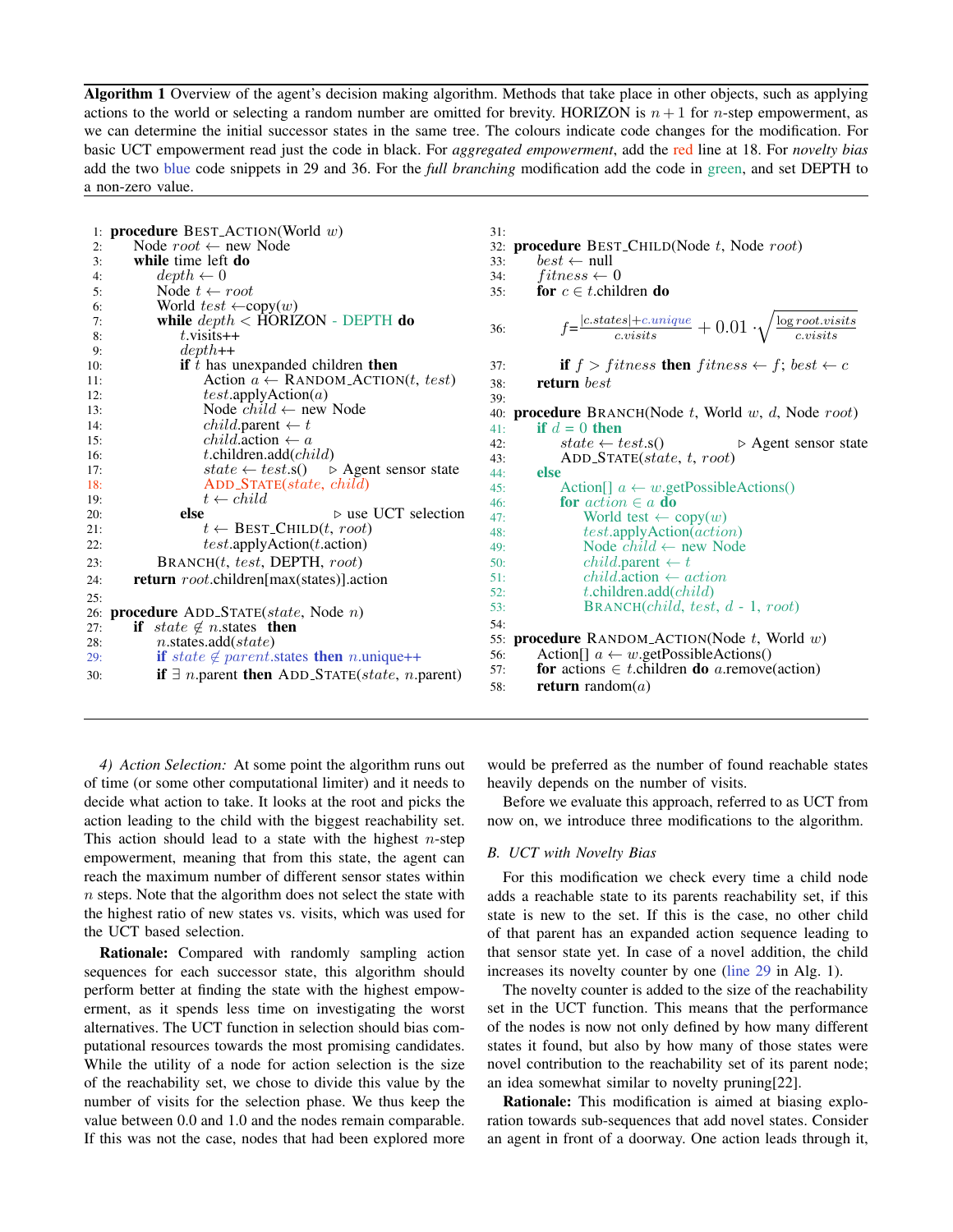while the others keep the agent moving around in the room. The sequences that stay in the room end up overlapping, and while they might each lead to a sizeable amount of states, they all lead to the same states. In contrast, sequences that go through the door can add new reachable states to the parent nodes, and should therefore be preferred.

#### *C. Aggregated Empowerment*

For aggregated empowerment, which we will refer to as UCTa, we not only consider the sensor states reached at tree depth  $n$ , but we also consider all reachable states along the way. This is achieved by simply adding the sensor state of the current world state to every newly expanded node and propagating it upward (line 18 in Alg.1).

Rationale: Aggregated empowerment corresponds to a somewhat different quantity, and the implications of this measure go beyond the scope of this paper. Using this value to approximate regular empowerment however still has the advantages that it allows to differentiate between individual action sequences. Normally, each sequence reaches exactly one state. But with aggregated empowerment, sequences that go through different sensor sequences along the way are considered better. This difference can indicate that the agent is still operational and able to affect the world.

More conceptually, it also allows to differentiate between different sequences, even if they ultimately end in the same state, e.g. death. In this case, the agents prefers to live a less boring life. In a way, this introduces a form of count-based novelty into the empowerment calculation.

#### *D. UCT with Full Branching*

For n-step empowerment with k-step *full branching*, the algorithm only expands the tree to a depth of  $n - k$ , i.e. it stops  $k$  steps before it reaches the time horizon. It then fully expands the tree from that node for the remaining  $k$ steps with depth-first search, and eventually propagates all found sensor states upwards. All full branching examples in this paper use 1-step full branching. This modification is implemented by the extension of the BRANCH function in Alg.1, highlighted in green.

Rationale: Full branching also aims to differentiate between sequences. It basically computes 1-step deterministic empowerment for the semi-leaf node. This local empowerment ideally gives us an idea of how empowered close-by states are, and thus should guide our exploration towards- or away from action sequences starting with the same actions.

#### IV. EVALUATION

#### *A. Simulation Model*

To evaluate the different UCT algorithms we implemented a three-dimensional block world, similar to [15]. The world is a three dimensional grid, and each grid cell is empty or contains exactly one block such as earth, the agent and lava. The agent can try to move in the four cardinal directions (*north, east, west, south*). The move will be successful, if a) the target location is empty, or if b) the target location is filled, but the one above is empty. In the second case, the agent will 'climb' to the location above the target block. In all other cases the move fails (is blocked) and the agent remains in its current position. The agent can also *act* in all six directions (*above, below, north, south, east, west*). This action is context-sensitive on the agent's inventory, which can hold exactly one block. If the inventory is empty, the agent will try to take the block from the target location into its inventory, if there is any. If the inventory contains a block, the agent will try to place it. This will succeed if the target location is empty. If an action fails, the world remains unchanged. There are two additional actions, *waiting* and *destroying the current block* in the inventory. Overall, this gives the agent 12 actions in each time step.

Between actions the world simulates liquid flow and gravity. Agents and lava are affected by gravity, i.e. they fall until they rest above a filled block. Earth blocks are not affected by gravity. Lava spreads to neighbouring tiles every 4 time steps, if they are empty. Lava is an environmental hazard, and the agent dies if it is next to a lava block. 'Death' in this case means that the agent's actions have no effect any more on the world. The sensors considered for the empowerment computation capture the agent's  $x, y, z$ position.

*B. Method*



Fig. 2: Typical randomly generated world used for the quantitative evaluation. Two red lava blocks are visible among the grey earth blocks. The agent is colored blue.

For the quantitative evaluation we created 1000 different random worlds of size 7x7x7. Each block has a 40% chance to be an earth block, a 2% chance to be a lava block, and remains empty otherwise. Fig. 2 shows an example world. The agent (blue) is placed in a random position, replacing the block in that position if necessary.

For each world we computed 4-step empowerment with an exhaustive depth-first search to obtain a baseline comparison. We recorded the number of reachable states, which determine the empowerment, for each immediate successor state and the action leading to that state from the root. This gives us an empowerment value for each action. The UCT algorithm can ultimately be applied to longer action sequences, but we chose a horizon of 4 for the quantitative evaluation, as it allows us to compare the approximations to an exact baseline.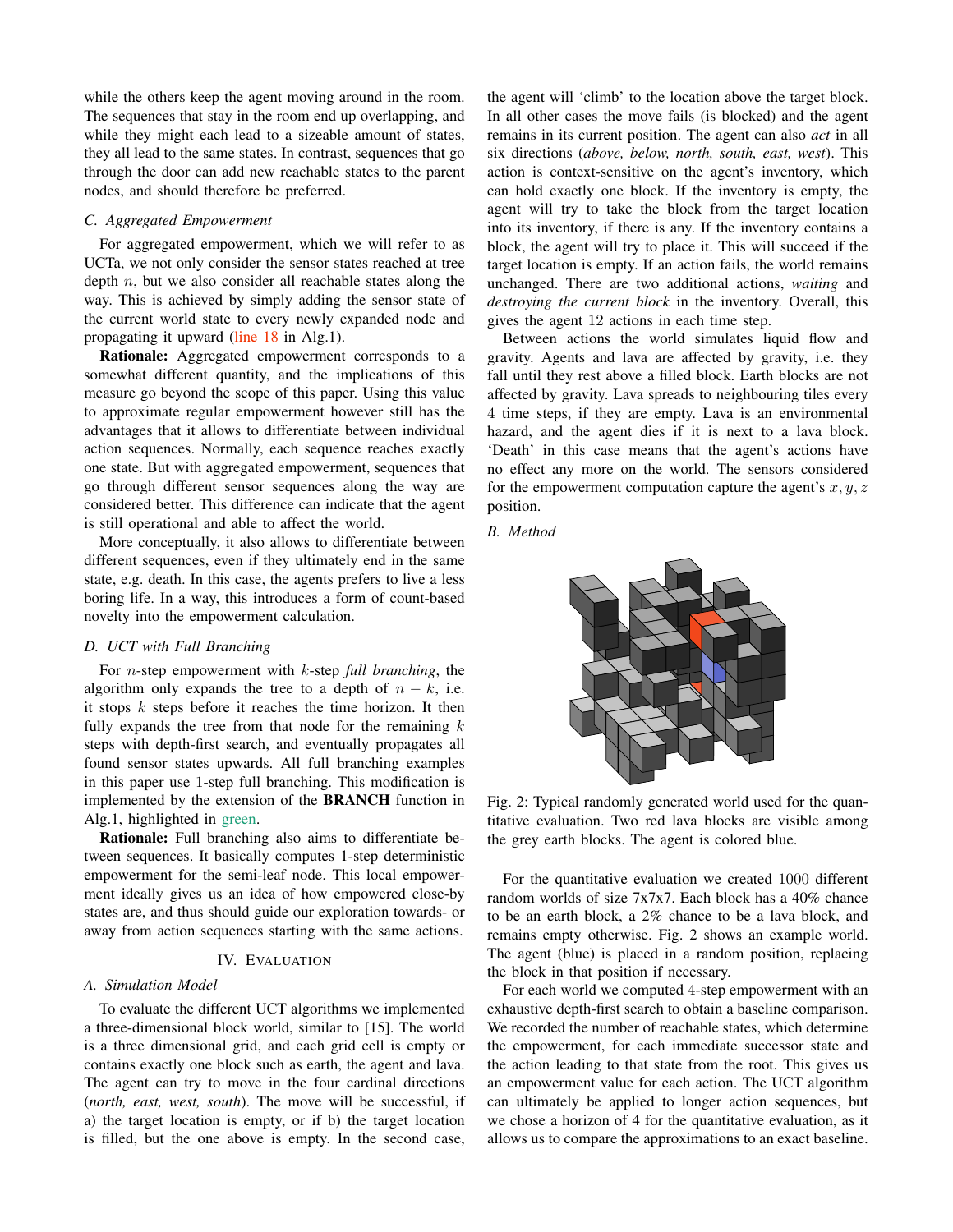

Fig. 3: Ratio of selecting the optimal action for different budgets of forward model calls. The evaluation is based on 1000 different random worlds, computing 4-step action sequences.



Fig. 4: Average relative performance (in reachable states) for the picked actions compared to the optimal action, for different budgets of forward model calls. The evaluation is based on 1000 different random worlds, computing 4-step action sequences.

We evaluated 9 different algorithms. The *basic* agent realises just random sampling, as describe in [15]. We evaluated the described *UCT* algorithm with each of the three modifications (*novelty bias*, *aggregated empowerment*, *full branching* for 1 step) turned on or off. Additionally, we evaluated the *UCTa* algorithm based on aggregated empowerment for each modification.

For each of the 1000 different worlds, each of the 9 algorithms tried to find the most empowered action. Our goal was to see how the algorithm's performance would degrade if they were given less computational resources. To have a hardware-independent comparison, we limited each algorithm to a certain number of forward model calls, which are used every time a world is advanced by applying an action. This decision was based on a preliminary analysis, showing that forward model calls were (unsurprisingly) the main contributor to computational load. We recorded the number of forward model calls used by the depth-first algorithm from the exhaustive baseline computation. This number, 22621, was considered as 100% of needed calls. We then evaluated all 9 algorithms on all 1000 worlds by giving them only  $1/2$ ,  $1/4$ ,  $1/8$ , etc, of the forward calls required for the baseline.

The performance of returned actions was evaluated in two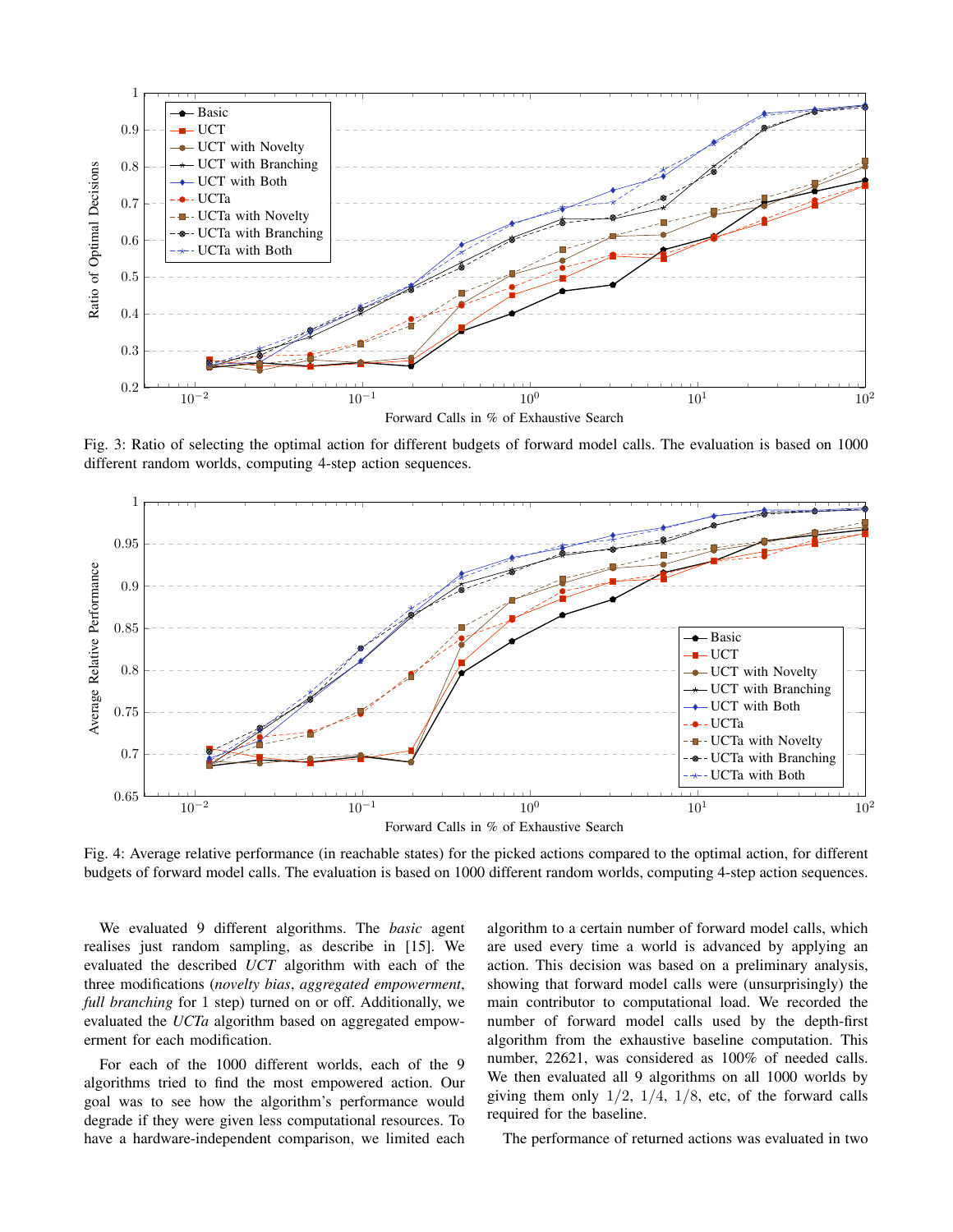ways. We checked, in comparison to the baseline computation, if the action selected by an action is optimal, i.e. if it has as many reachable states as the best answer. The average performance in this case is the ratio of how many of the chosen actions where optimal. We also implemented a second performance measure, where we compared the empowerment of the given action to the empowerment of the best action. If for example the best action would lead to a state with 20 reachable states, and the given answer would lead to a state with 10 reachable states, the performance would be 0.5. The performance is then averaged over the 1000 tested worlds.

#### *C. Results*

Figs. 3 and 4 show the results of the evaluation. As expected, both performance measures get worse if the agents get fewer forward calls to determine the best action. The important result here is that the UCT algorithms, especially those with modifications, outperform the basic agent from [15] for less forward calls.

If we look at the graph in more detail, we see that for the least number of samples, all agents perform at about 0.7 in Fig. 4 and at about 0.25 in Fig. 3. This is basically the performance of a random agent that occasionally finds the best action by chance, or picks an action that has decent empowerment. Keep in mind that in some worlds several actions are optimal, or close to optimal.

The remaining graph can be split into three parts. For the first 5 sample points, i.e. the part with the least forward calls, we see that the basic agent  $\rightarrow$ , as well as UCT  $\rightarrow$  and UCT with novelty  $\rightarrow$  all perform at the random level. At this point so few forward calls are made that each child of the root is only expanded once, i.e. has one full actions sequence going through it evaluated. This does not allow yet for an informed choice, as all sequences in this case lead to exactly one sensor state, making all choices equivalent. The algorithms with aggregated empowerment  $(- \bullet$ ,  $- \bullet$ ,  $\bullet$ ,  $- \bullet$ ,  $- \star$ ) perform better here, as even a single sequence becomes informative. Each sequence might be visiting more or fewer different states, giving a better picture of how much an agent that picked a specific first action can affect the world afterwards. If, for example, the first action would lead the agent to touch lava and die, or fall in a hole, then all successive states of that sequence would be identical. The four algorithms with full 1-step branching  $(\rightarrow -,-+,-+,-)$  perform best in the segment, as they create the most information for a single sequence. By evaluating how many states could be reached from the second to last step, the algorithms can differentiate between different starting actions. These approaches cost slightly more, as they use 11 additional forward calls in the end, but then saves forward calls by not having to go down the same full sequence several times.

In the middle segment of the graph we see an increase in performance for all algorithms. Noteworthy here is that for every configuration the variant with novelty outperforms the respective variant without novelty bias. As we now have enough samples so that children are fully expanded, the UCT selection comes into play. The bias towards those states that brought novel contributions seems to guide us towards better states. Aggregated Empowerment seems to have little effect on performance in this segment.

Towards the end, where the algorithms get nearly enough calls to exhaustively sample the space we can see that the marginal difference in performance gets slimmer as the performances increase overall. The algorithms basically split into two groups, those with full 1-step branching  $(\rightarrow -,-\rightarrow -,-\rightarrow -)$  clearly outperforming those without. We should also note that the basic agent performing random sampling gets more competitive once we get to nearly  $100\%$ of the needed samples.

#### *D. Bridge Example*



Fig. 5: Bridge example world. The agent (blue) should cross over the narrow bridge and avoid the lava (red).

The qualitative effect of the different algorithms becomes more evident if we are looking at a concrete example. In Fig. 5 we see an agent on a small platform surrounded by lava. The agent should cross over the narrow bridge to reach the much larger area. This would massively increase its empowerment. Looking at 10-step empowerment, the agent has a long enough time horizon to figure this out. But it is infeasible to evaluate all 61,917,364,224 10-step action sequences, so we do not have a ground truth to evaluate against. This is the kind of scenario the algorithm in this paper was developed for.

We evaluated this example with 10000 forward calls and less, for all previously described algorithmic variations. We ran the world seen in Fig. 5 100 times, and we checked how often the agent started moving onto the bridge leading to more empowerment. From our conceptual understanding of discrete empowerment we know that this is the most empowered option. The graph in Fig. 6 shows the results of the evaluation. The basic  $\rightarrow$  and the UCT agent  $\rightarrow$ struggle to find the optimal action, as fewer than 5% actually move towards the bridge with the first action. The bridge defines a bottleneck that first has to be crossed with an initial, very specific 4-step sequence, and biasing the exploration of the graph towards this one sequence does not happen in this case. The addition of novelty bias seems to add relatively little, but full branching and aggregated empowerment pick the optimal action far more often. The algorithm that combines all modifications performs best, finding the optimal